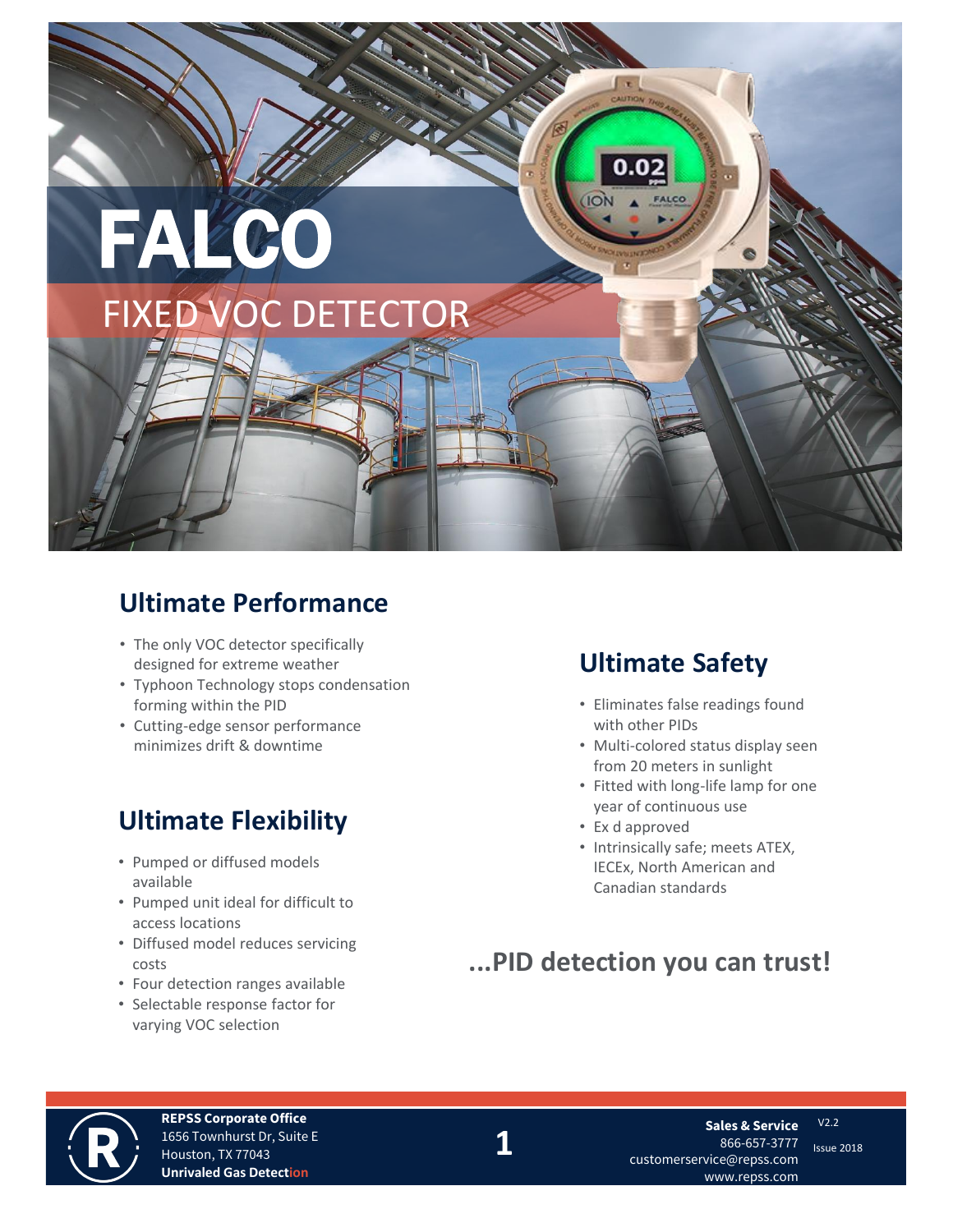FALCO is the latest generation of fixed photoionization detectors (PIDs) from ION Science that continuously detect a wide range of volatile organic compounds (VOCs).

Unique to FALCO is its revolutionary Typhoon Technology safeguarding the sensor from condensing moisture for added reliability in severe weather conditions. In addition FALCO incorporates patented Fence Electrode Technology, which negates the effects of airborne humidity .

FALCO gives you cutting-edge performance; reliability, accuracy and results you can trust so you can be sure workforce and plant receive ongoing maximum protection. With its humidity resistance and anti-contamination design drift is minimized and run-time extended, saving both time and cost to your business.

Offering the ultimate in safety FALCO overcomes false readings found with other PIDs. Its multicolored LED status display can be seen from a distance of twenty meters in direct sunlight ensuring you are clearly alerted to hazards present.

FALCO has an externally located Intrinsically Safe sensor for quick and easy servicing without the need for a hot work permit. Dual certification allows FALCO to be serviced in a hazardous environment without having to remove power.

Simple to operate FALCO has an intuitive user interface. It has five magnetic switches with LED confirmation, a high contrast OLED screen and graphical interface ensuring installation and servicing are both quick and easy.



RS485 (Modbus®), 4-20 mA and Relay outputs are standard for all models. The Relay outputs are configurable for either high and low alarms, fault conditions or test cycle synchronization.

FALCO offers the ultimate in flexibility and can be purchased as one of four detection ranges in either a pumped or diffused variant. With a diffused model servicing costs are kept to a minimum with no pump to maintain.

## Extend your FALCO Instrument Warranty

Registering your product online within one month of purchase will extend its warranty. Visit www.ionscience.com/ instrument-registration

# Applications include:

- Manufacturing
- Processing
- Refineries & Petrochemical
- Chemical
- Waster water treatment
- Pulp & paper
- Pharmaceutical
- IAQ
- Solvent recovery systems
- Industrial painting & coating
- Fenceline monitoring
- Outdoor air quality
- Tankfarms
- Bunkering



**REPSS Corporate Office** 1656 Townhurst Dr, Suite E Houston, TX 77043 **Unrivaled Gas Detection**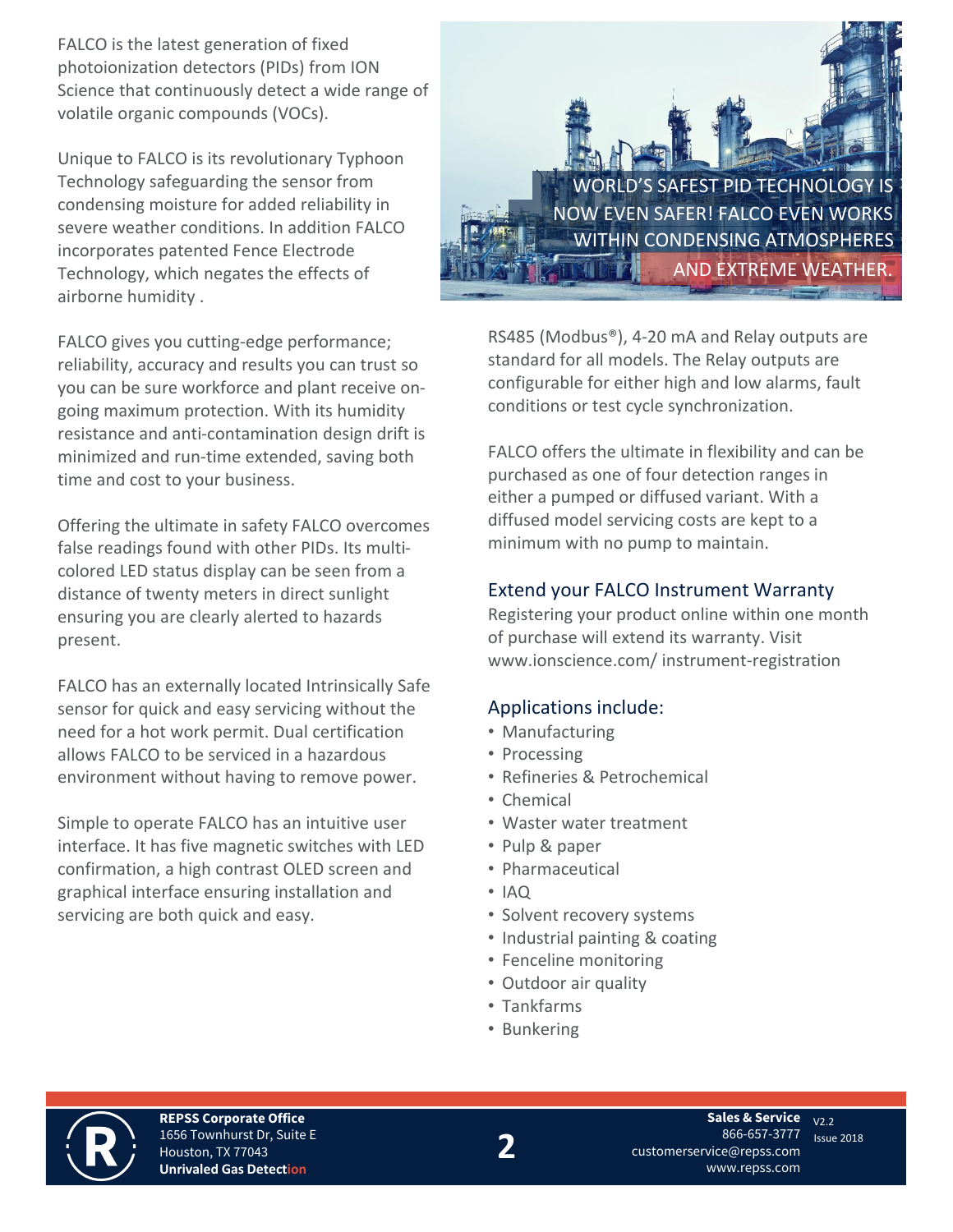## **FALCO**

## Technical Specifications and Part Numbers

• Photoionization with 10.6 eV lamp • Bright visible status indicator: • Without pump: 200 (h) x **DETECTION RANGES AND** RED, AMBER, GREEN 190 (w) x 125 (d) mm

- 
- 
- 
- 

## **DETECTION TIME (T90)**  $\bullet$  <30 seconds (diffused)\*\*

### **USER INTERFACE**

 $\bullet$  Display: OLED high contrast white

- Screen size: 35 mm (w) x 17.5 mm (h) **MECHANICAL INTERFACE**
- 5 magnetic switches with LED 2 x cable entry points with 3/4"

enter). Magnetic actuator supplied. • 2 x 3/4" NPT to M20

**Diffused Model**

### **Sensor STATUS INDICATOR DIMENSIONS**

- 10.0 ppm\* 0.001 ppm II 2G Ex d ib IIC T4 Gb (w) x 125 (d) mm
- 50.0 ppm\* 0.01 ppm Class 1, Div 1 Groups ABCD T4 **MOUNTING POINTS**

### • 1000 ppm\* 0.1 ppm • ISO9001:2008 • 2 x M8

# • 3000 ppm\* 1 ppm **ENVIRONMENTAL SPECIFICATION INPUT POWER**

C (-40 $\degree$ F to 140 $\degree$ 

• With pump:  $-20^{\circ}$ C to  $C$  (-4<sup>°</sup>F to 140<sup>°</sup>F)

on black: 128 (w) x 64 (h) pixels • 0-100% RH and condensing humidity

confirmation (up, down, left, right & NPT threads (left and right) Stainless steel (supplied)

**SENSITIVITY CERTIFICATION** • With pump: 290 (h) x 190

• Working voltage: 12 to 40 Vdc • Max. power: 7 watts



**Pumped Model**

| <b>Falco VOC System</b> | <b>Description</b>         |
|-------------------------|----------------------------|
| FAXSXBXX-10D            | Falco 0.001-10ppm Diffused |
| FAXSXBXX-50D            | Falco 0.01-50ppm Diffused  |
| FAXSXBXX-1000D          | Falco 0.1-1000ppm Diffused |
| FAXSXBXX-3000D          | Falco 1-3000ppm Diffused   |
|                         |                            |
| FAXSXBXX-10P            | Falco 0.001-10ppm Pumped   |
| FAXSXBXX-50P            | Falco 0.01-50ppm Pumped    |
| FAXSXBXX-1000P          | Falco 0.1-1000ppm Pumped   |
| FAXSXBXX-3000P          | Falco 1-3000ppm Pumped     |
|                         |                            |

\* Based on Isobutylene gas

\*\* When set to continuous measurement Modbus® is a registered trademark of Schneider Electric



**REPSS Corporate Office** 1656 Townhurst Dr, Suite E Houston, TX 77043 **Unrivaled Gas Detection**

**3**

**Sales & Service** 866-657-3777 customerservice@repss.com www.repss.com

V2.2

Issue 2018